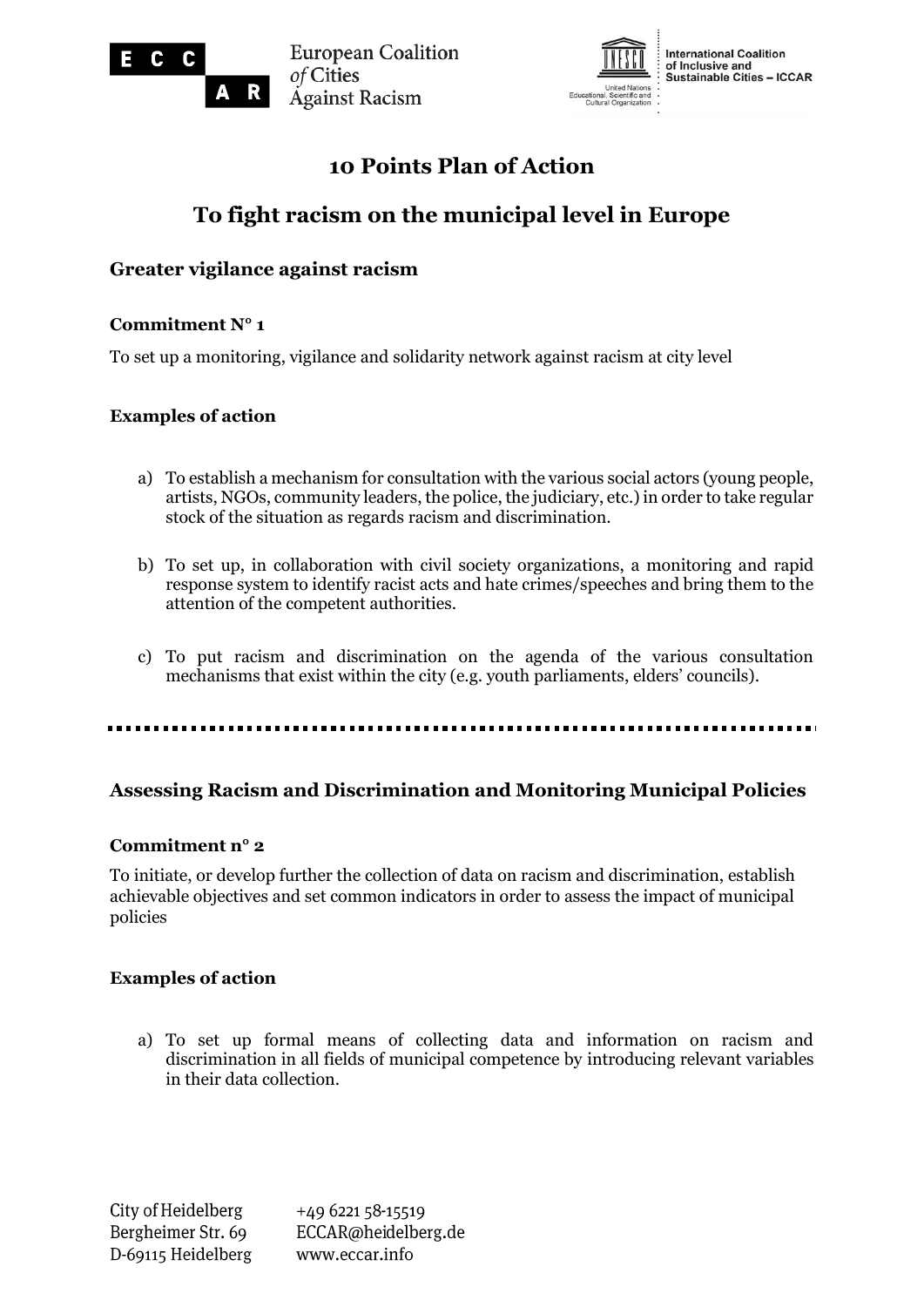



- b) To establish partnerships with research entities in order to analyse regularly the data and information collected, conduct studies at local level and develop concrete recommendations for the city authorities.
- c) To define achievable objectives and apply common indicators in order to assess trends in racism and discrimination and the impact of municipal policies.
- d) To set up a research council for an on-going dialogue between researchers and policy makers

## **Better Support for the Victims of Racism, Discrimination**

## **Commitment n° 3**

To support victims and contribute to strengthening their capacity to defend themselves against racism and discrimination

## **Examples of action**

- a) To support victims to organize themselves in seeking remedies, initiatives (counselling, monitoring, etc.) and preventive measures in counteracting racism and discrimination.
- b) To establish a formal capacity within the city authority (ombudsperson, antidiscrimination unit, etc.) to deal with complaints about discrimination made by local residents.
- c) To provide support to local entities which provide legal and psychological support to local victims of racism and discrimination.
- d) To establish disciplinary measures within the routine functions of the city authority in regard to racist acts or behavior by city employees.

## **More participation and better informed city dwellers**

## **Commitment n°4**

To ensure better information for city dwellers on their rights and obligations, on protection and legal options and on the penalties for racist acts or behavior, by using a participatory approach, notably through consultations with service users and service providers

| City of Heidelberg | +49 6221 58-15519   |
|--------------------|---------------------|
| Bergheimer Str. 69 | ECCAR@heidelberg.de |
| D-69115 Heidelberg | www.eccar.info      |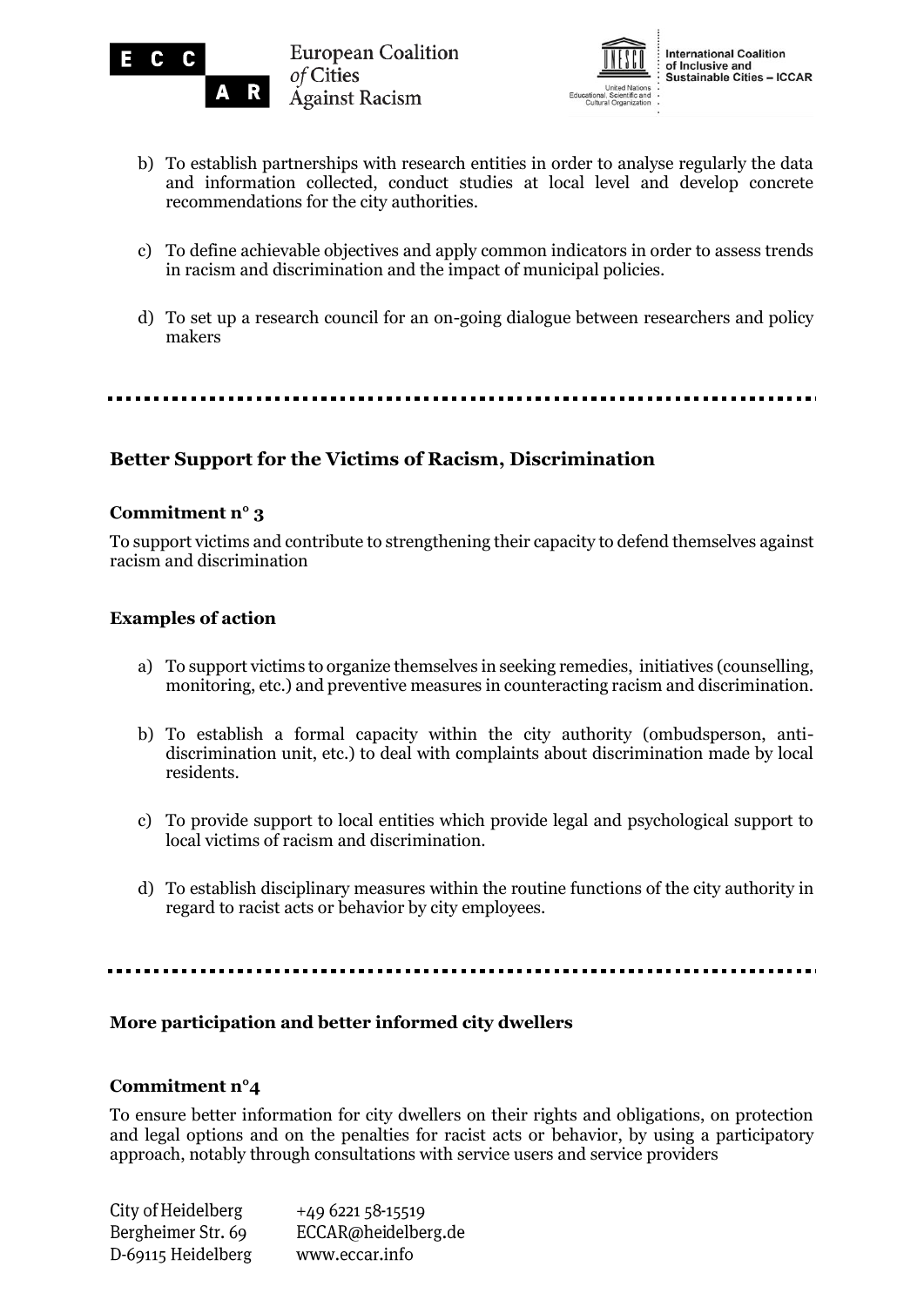



## **Examples of action**

R

- a) To publish and disseminate as widely as possible a brochure or municipal bulletin giving relevant information on local residents' rights, the obligations of a multiethnic and multicultural society and the city authority's anti-racist commitments, as well as penalties for racist acts and behavior. To disseminate in the various public places, forms or contact information that victims or witnesses can use in the case of racist acts or behavior in order to contact competent authorities or support groups.
- b) To organize, on a regular basis, Municipal forums against racism, in collaboration with existing organs and mechanisms, in order to offer an opportunity to discuss the problems of racism and discrimination in the city, local policies, and their impact.
- c) To commemorate each year, on the 21st of March, the International Day for the Elimination of Racial Discrimination, with a range of initiatives to promote awareness and mobilization among city dwellers.
- d) To empower local NGOs to pursue their actions in providing information on and developing actions against racism and discrimination.

## **The City as an Active Supporter of Equal Opportunity Practices**

## **Commitment n°5**

To facilitate equal opportunities employment practices and support for diversity in the labour market through exercising the existing discretionary powers of the city authority

## **Examples of action**

- a) To employ the existing powers of the city as a purchaser through the inclusion of nondiscrimination clauses in local contracts.
- b) To set up a certification procedure for local firms, shops and local professional entities who are committed to challenging racism and willing to accept the implementation of the local mechanisms for dealing with complaints about discrimination.
- c) To establish a micro-credit, sponsorship and mentoring programme, in partnership with business, to support economically viable activities developed within discriminated groups.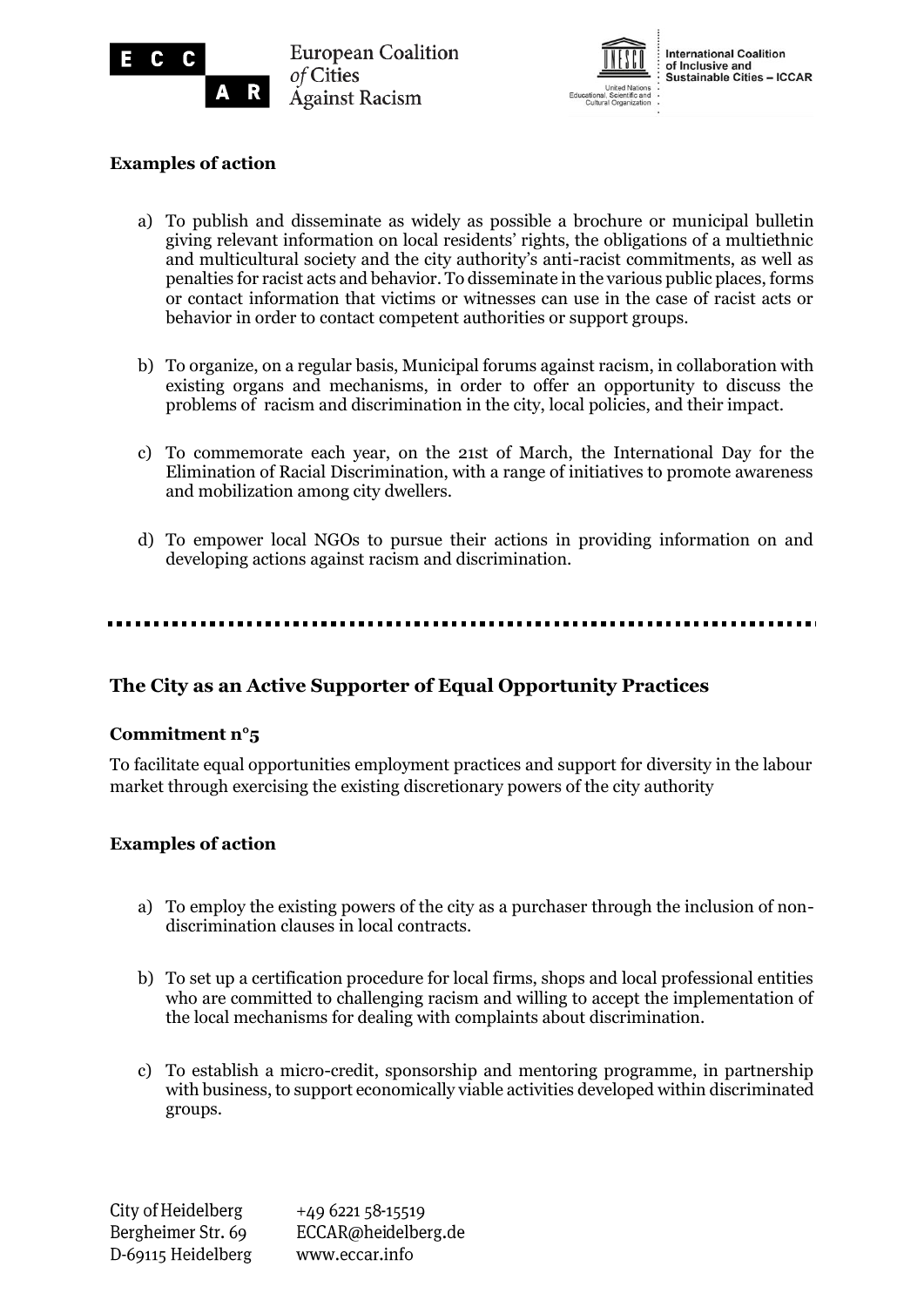

R



- d) To set up a partnership with businesses interested in supporting city authority antiracist policies and in promoting diversity as an economic strategy and a commercial asset.
- e) To support, in association with professional bodies and trade unions the development of relevant learning and development programs aimed at enabling employees to deliver culturally sensitive and appropriate services.
- f) To make licenses (e.g. to serve alcohol) conditioned on non-discriminatory practices of equal access and perform tests (or audits) to check whether places of entertainment follow a non-discriminatory practice in order to ensure equal access to places of entertainment.

## **The City As An Equal Opportunities Employer and Service Provider**

## **Commitment n° 6**

The city commits itself to be an equal opportunities employer and equitable service provider, and to engage in monitoring, training and development to achieve this objective.

## **Examples of action**

- a) To engage in routine diversity audits in order to inform the development of appropriate policies and practice on the basis of an accurate data base;
- b) To implement impact and needs assessment (anti-discriminatory check list) when developing any new initiative. A standardized simple protocol could be developed in order to routinize this process;
- c) To identify and provide support for the learning and development needs of municipal employees by setting up introductory and advanced training for local authority staff in order to: enhance their ability to manage ethnic and cultural diversity; promote intercultural dialogue; develop competence in anti-discriminatory practice; and acquire the necessary competences in order to provide culturally sensitive and appropriate services.
- d) To implement positive action in order to improve the representation of discriminated groups or communities in city authority staff; and particularly in their executive bodies.
- e) To establish a special scholarship and training programme for young people from discriminated groups with a view to preparing them for employment by the city.

City of Heidelberg +49 6221 58-15519 Bergheimer Str. 69 ECCAR@heidelberg.de D-69115 Heidelberg www.eccar.info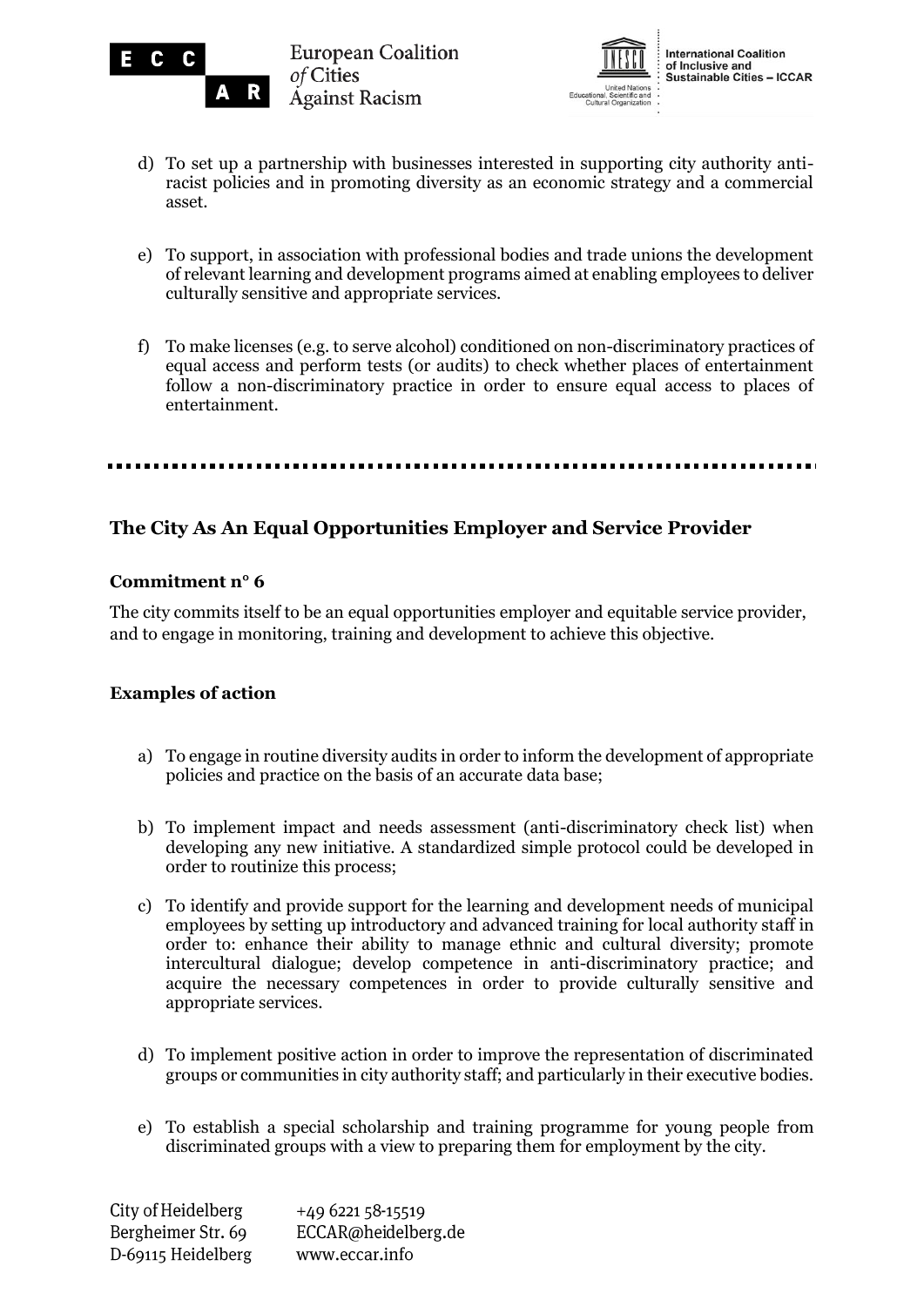

**European Coalition** of Cities **Against Racism** 



**International Coalition** of Inclusive and<br>Sustainable Cities – ICCAR

## **Fair access to housing**

## **Commitment n° 7**

To take active steps to strengthen policies against housing discrimination within the city

## **Examples of action**

- *a)* To draw up legal normative instruments (Ethical Charter and a Code of Practice) for public and private bodies involved in renting and selling accommodation in order to combat discrimination in access to housing.
- *b)* To grant facilities and incentives to owners and estate agents that commit to the municipal anti-discrimination Code of Practice.
- c) To establish or support advisory services with a brief to assist and support residents from those affected by discrimination in seeking accommodation in both the public and private sectors.

.....................

## **Challenging racism and discrimination through education**

## **Commitment n° 8**

To strengthen measures against discrimination in access to, and enjoyment of, all forms of education; and to promote the provision of education in mutual tolerance and understanding, and intercultural dialogue.

## **Examples of action**

- a) To intervene to ensure equal opportunities, especially in terms of access to education, through affirmative action policies.
- b) To enact an anti-discrimination charter and an institutional mandate for teaching and training establishments run by the city authority in order to combat racism in access to education and racism at school.

City of Heidelberg +49 6221 58-15519 Bergheimer Str. 69 ECCAR@heidelberg.de D-69115 Heidelberg www.eccar.info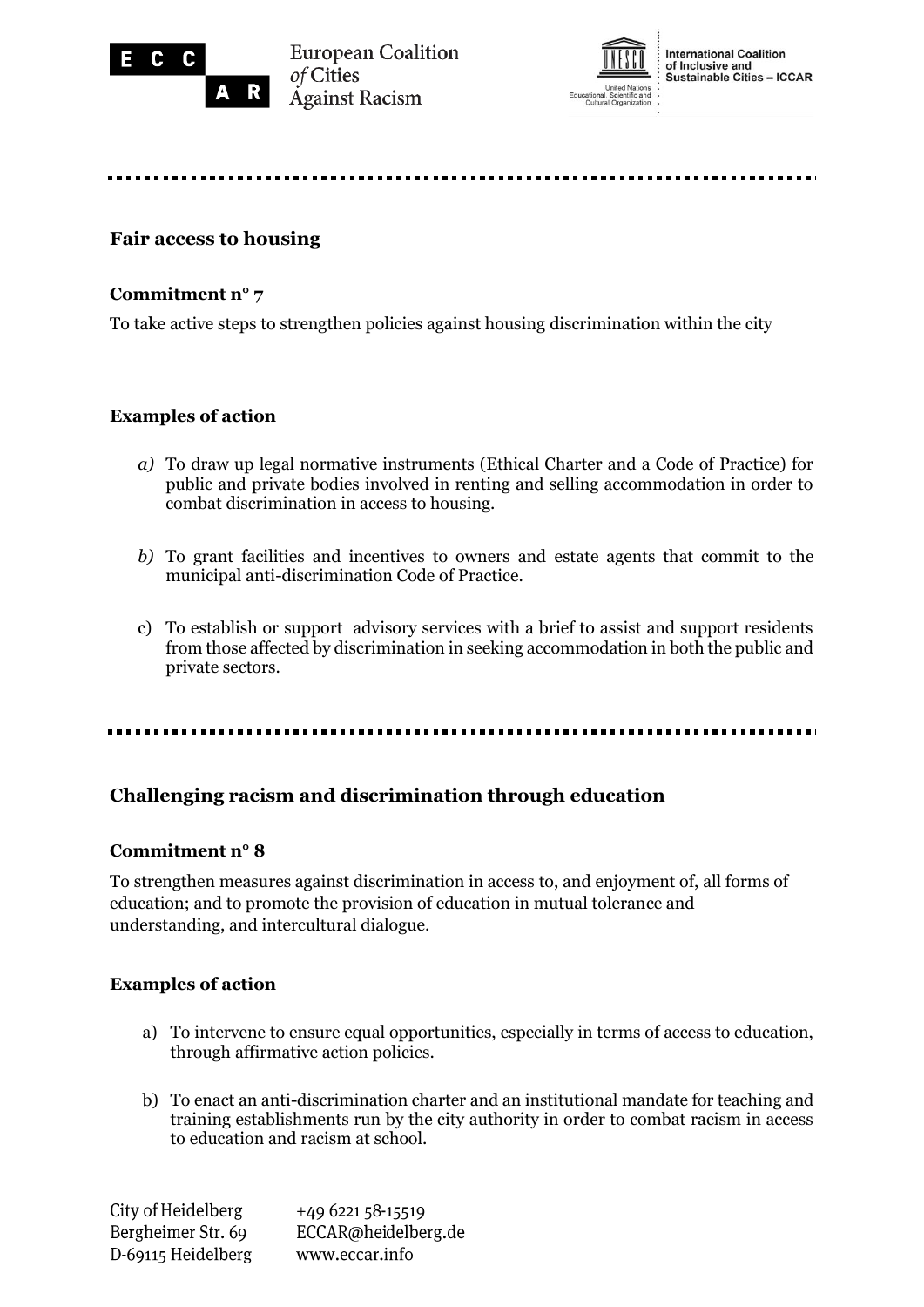

**European Coalition** of Cities **Against Racism** 



**International Coalition** of Inclusive and<br>Sustainable Cities – ICCAR

- c) To create an "Equality School" certificate to reward local schools for their anti-racist work and a "Mayor's Prize" awarded regularly to the best local school initiative against racism.
- d) To develop teaching material (textbooks, guides, audiovisual or multimedia documentation, kits) on mutual tolerance, respect of human dignity, peaceful coexistence and intercultural dialogue that can contribute to enhancement of the ability of pupils, teachers and trainers to operate in a multiethnic, multicultural and intercultural environment and to deal with the pressures and opportunities of such diversity.

## **Promoting cultural diversity**

R

## **Commitment n° 9**

To ensure fair representation and promotion for the diverse range of cultural expression and heritage of city dwellers in the cultural programs, collective memory and public space of the city authority and promote interculturality in city life

## **Examples of action**

- a) To facilitate the production, in partnership with professionals from the groups affected by discrimination, audiovisual material (feature films, documentaries, programmes, etc.) that enables them to express their experience of and aspirations for their city. To facilitate distribution of such material at local, national and international level.
- b) To fund on a regular basis cultural projects and meeting places (e.g. events, cultural centers, etc.) that represent the diversity of city dwellers (music, theatre, dance, painting, etc.) and to integrate them in official city programming.
- c) To name places (streets, squares, monuments, neighborhoods) and / or to commemorate events specifically relevant to groups suffering from discrimination, in order to recognize their contributions and to integrate them into the memory and collective identity of the city.

+49 6221 58-15519 ECCAR@heidelberg.de www.eccar.info